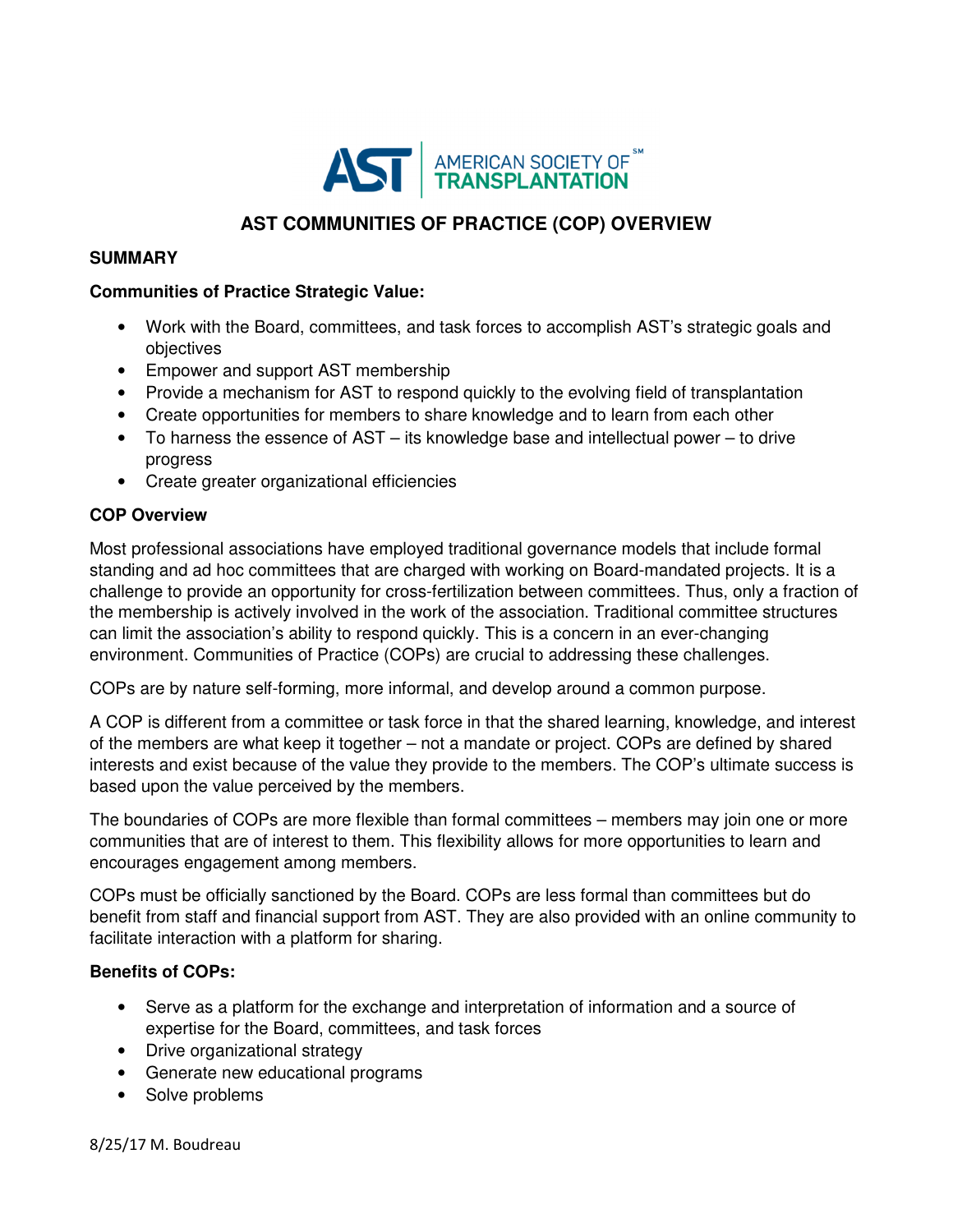- Provide a home for people with common backgrounds and identities within the organization and a way to effectively initiate new members
- Help keep AST at the cutting edge of transplantation by discussing new ideas and staying abreast of developments in the field
- Create and promote the spread of best practices
- Develop professional skills by sharing knowledge and experience
- Provide networking opportunities
- Strengthen sense of community and loyalty to the organization
- Empower the membership by involving them in the work of the AST
- Provide the Board with a mechanism for obtaining feedback
- Create, host and monitor educational activities, such as journal clubs or webinars

# **COP EXECUTIVE COMMITTEE - PURPOSE**

The COP Executive Committees (ECs) represent and provide leadership to the COPs. Specifically, they:

- Provide COP leadership and serve as the core governance group within the COP
	- $\circ$  Based on mandates received from the board, the EC will set goals and objectives, develop a work plan, assign responsibilities, and monitor progress in achieving goals
	- o Plan the annual COP meeting at ATC
	- o Coordinate annual nomination and election process
- Present annual initiatives to AST Board of Directors with recommendations regarding new activities
- Serve as a liaison to COP subcommittees or work groups to ensure workgroup activities align with AST's current mission and initiatives
- Provide opportunities for collaboration, including serving as a liaison to other COPs to explore cooperative opportunities
- Build and assess COP need
	- o EC members will actively assist in the recruitment of new members to the COP and AST (this can be done through a workgroup)
	- $\circ$  Periodically assess COP needs such as communication within the COP, and sharing of expertise, education, guidelines, research networks, laboratory needs, etc.
- Maintain Hub online communities, including for the content, library items, discussion posts , and announcements.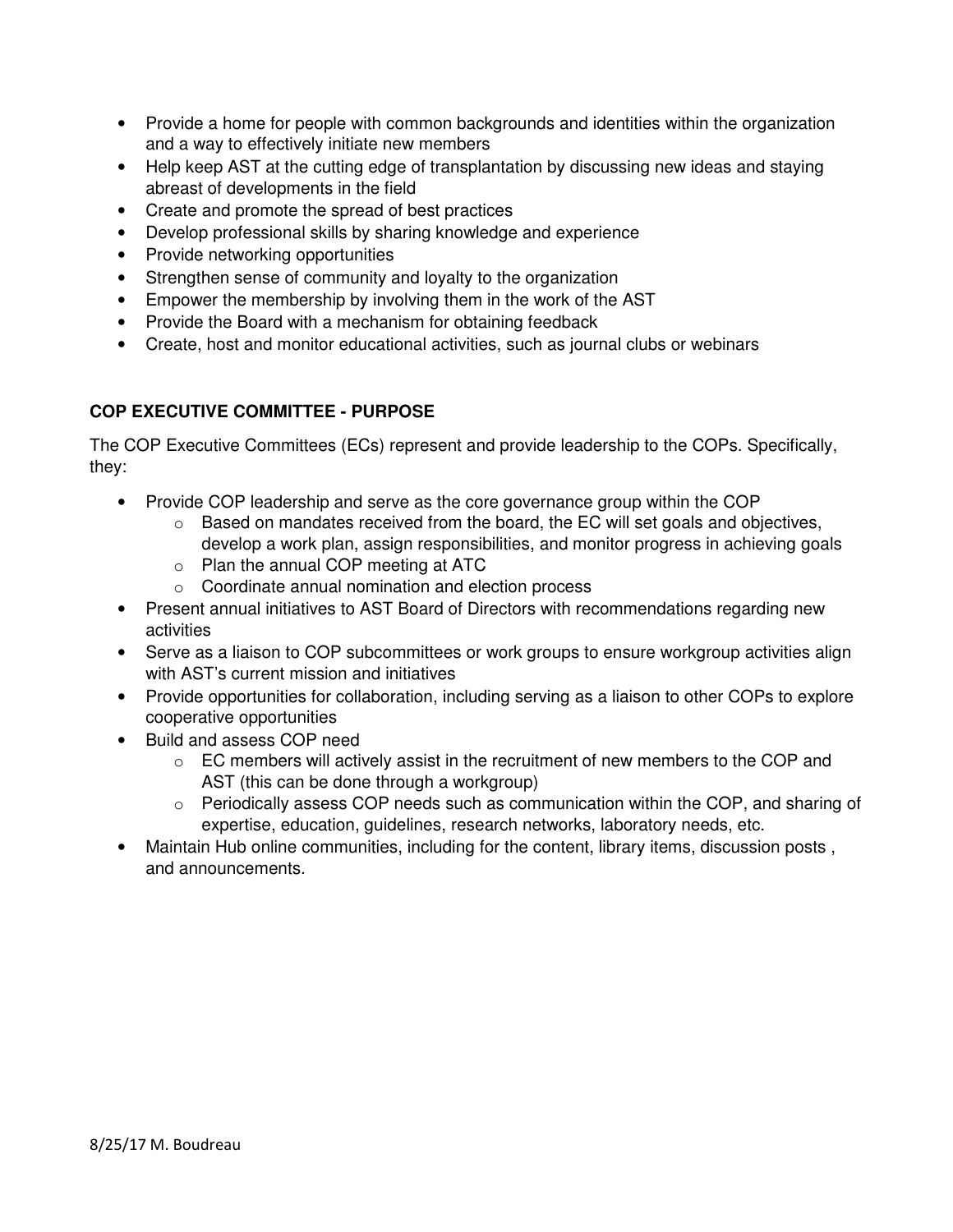# **COP Executive Committee Structure:**

All COP Executive Committee members must be:

- 1. AST members in good standing
- 2. Serve for two year staggered terms\*

The COP Chair reports to the AST Board of Directors.

| <b>Position</b>                   | <b>Term</b>             | <b>Number</b><br>Οt<br><b>Members</b> |
|-----------------------------------|-------------------------|---------------------------------------|
| Chair                             | 2 years                 |                                       |
| Chair-elect (Co-chair)            | 2 years                 |                                       |
| Past Chair                        | 2 years                 |                                       |
| Committee Members at Large        | 2 years<br>(staggered)* | $3 - 5$                               |
| Trainee Committee Member at Large | year                    |                                       |

\* During the initial elections for new COPs, at least half of the committee members are asked to serve one additional year to ensure leadership continuity. The Trainee Committee Member at Large position is not mandatory for a COP. It is up to the discretion of the Executive Committee whether the position will be filled.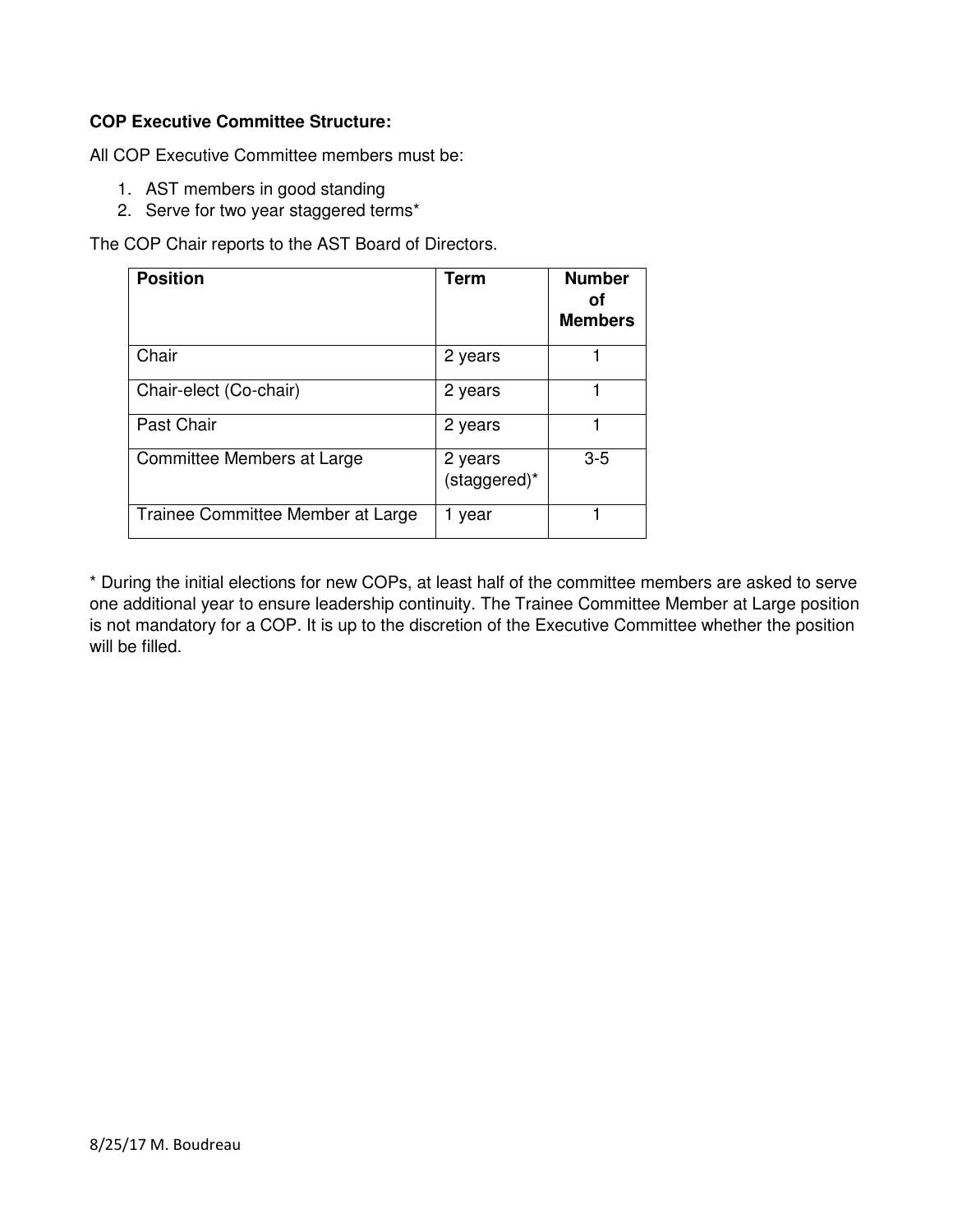# **GUIDELINES FOR BOARD LIAISONS**

#### **Introduction**

Board liaisons are the board's link to clear communication with AST's committees, advisory councils and COPs (hereafter referred to as "committee"). Liaisons play a primary oversight role, on behalf of the board, and provide a link between the board and committee leadership.

A board liaison can be characterized as both an ambassador to the COP EC and as a working member of the COP EC (if this is mutually acceptable between chair and liaison).

Communication via the board liaison is critical to:

- initiatives staying in line with the strategic direction of the Society
- reporting on progress being made towards committee goals
- communicating board directives
- alerting the board to any issues arising within the COP, thus preventing potential issues from arising

#### **Duties of the Board Liaison**

- The board liaison must familiarize themselves with the initiatives of the committee. New liaisons are strongly encouraged to schedule a time to talk with the chair to review committee initiatives.
- The liaison is responsible for reporting any newly proposed initiatives or deviations from approved initiatives to the board.
- The liaison is a conduit of information/communication from the board to the committee and vice versa. The liaison is also a supporter of the chair in achieving the committee initiatives.
- The liaison should attend all in-person meetings and participate on committee conference calls throughout the year. This attendance and attention to committee initiatives acknowledges the importance of our committee members' time.
- The liaison should continually monitor the committee's progress toward accomplishing its goals.
- The liaison is responsible for advising the committee about appropriate processes for their activities, including the need for board approval of policy items or expenditures.
- The liaison should advise the board if there are concerns with a committee, including, attendance, leadership or policy problems. They should recommend to the Executive Director in advance of a board meeting that discussion of the committee be added to the board agenda.
- The liaison should review the minutes of the committee meetings and share key items with the board when appropriate.
- When the board decides about a committee recommendation, it is the liaison's responsibility to deliver that decision to the committee.
- The liaison should participate in formulating the annual goals for the following year.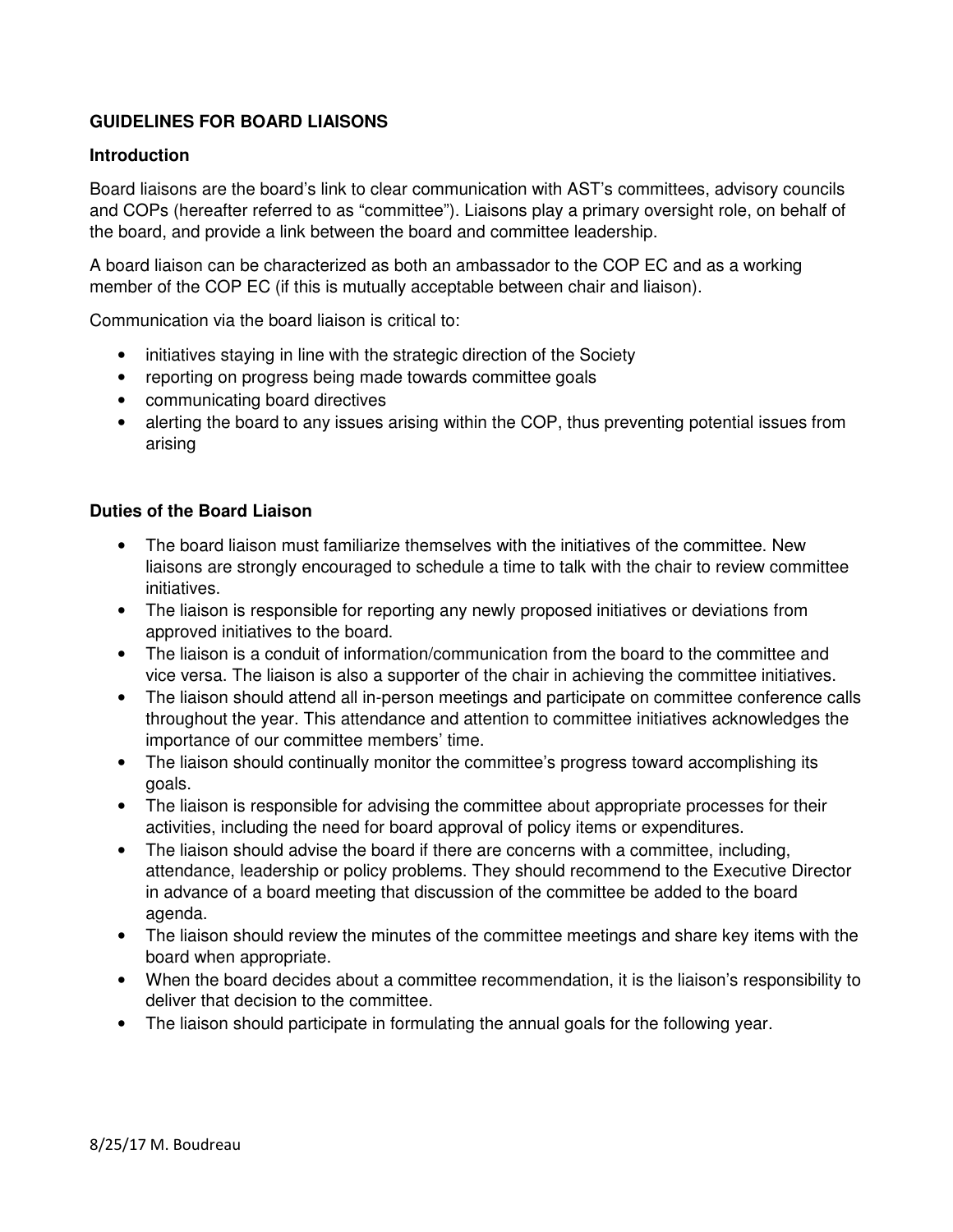### **Staff Support of the Board Liaison**

• Copy liaison on all emails related to the COP.

### **COP EC Responsibility to the Board Liaison**

- Copy liaison on emails involving the COP EC, including chair and co-chair communications.
- Include liaison on invitations to events, meetings and activities of the COP.

# **AST EXECUTIVE STAFF ROLES AND RESPONSIBILITIES**

COPs should be predominantly self-sufficient but will receive support and resources as outlined below.

An AST executive staff member is assigned to each COP to provide administrative support, assist the chairs in developing strategic objectives, and to ensure the smooth operation of the COP. Assistance includes:

- Scheduling Executive Committee calls
- Distribute official AST announcements (i.e., call for election nominations)
- Guide the EC with processes, procedures, and implementation of the COP EC elections
- Assist with other projects aligned with COP initiatives if time is available

# **COP EXECUTIVE COMMITTEE CALLS**

Executive Committee calls are led by the COP Chair and are typically held once a month. If the Chair is unavailable, the Co-Chair should lead the call. If neither are available, the call should be postponed or rescheduled.

While the COP calls are not exceedingly formal, **Roberts Rules of Order** are used as a guideline, specifically when making a motion that requires a formal vote.

NOTE: AST's bylaws require that actions of all COPs shall be taken by a simple majority of the members present and voting, and any number of members greater than one-third of the total committee membership shall constitute a quorum or a minimum of three committee members for committees with total committee membership less than nine members.

Executive Staff and Board Liaisons do not count towards a quorum, since they are not voting members.

### **COP EXECUTIVE COMMITTEE ELECTION PROCEDURES**

A "call for nominations' will be posted on the COP website each year (typically in the February/March timeframe) for Co-Chair and Member-at-Large positions. Nominations will be submitted to the chair and then posted on the site for voting by COP membership. The Executive Committee members